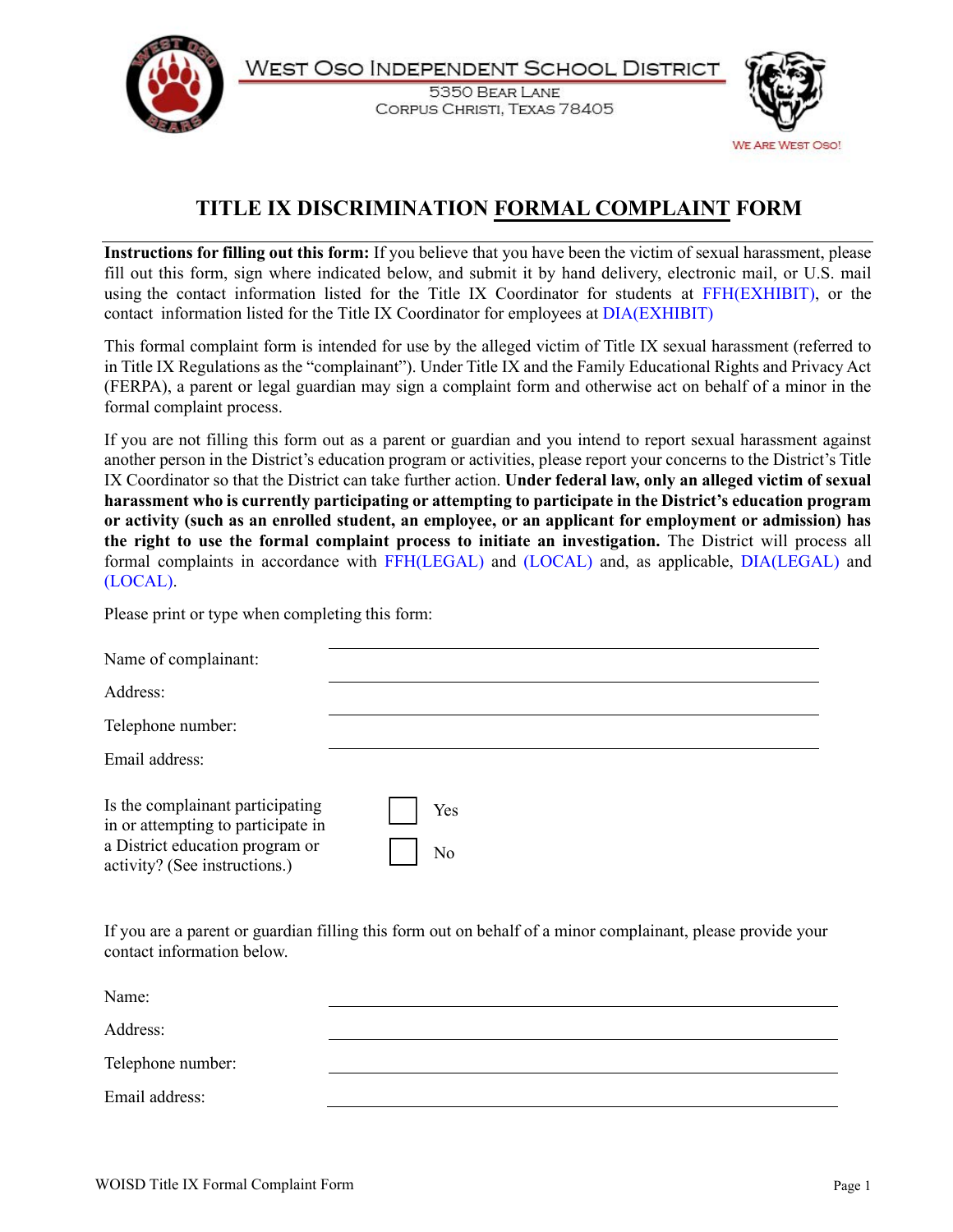You have the right to be represented by an advisor during the complaint process. The advisor may be, but does not have to be, an attorney. If you will be represented by an attorney or other advisor in presenting your complaint, please identify the person and provide the contact information below. If unknown at this time, you may provide this information at a later time.

Name:

Address:

Telephone number:

Email address:

Please list any additional individuals that you intend to bring with you to any meetings or interviews associated with this complaint and provide their contact information below. You may add additional pages or provide this information at a later time.

| Name:             |  |
|-------------------|--|
| Address:          |  |
| Telephone number: |  |
| Email address:    |  |

Please describe the facts and circumstances of the alleged sexual harassment causing this complaint. *(Give specific, factual details. Attach additional sheets if necessary and indicate below how many additional pages will be attached to ensure complete receipt of your complaint.)*

In a Title IX formal complaint process, the person who is alleged to have committed the sexual harassment is called the "respondent." Please provide the name(s) of the person or people you allege to be the respondent(s) responsible for the alleged sexual harassment. If applicable, please include the person's title or position: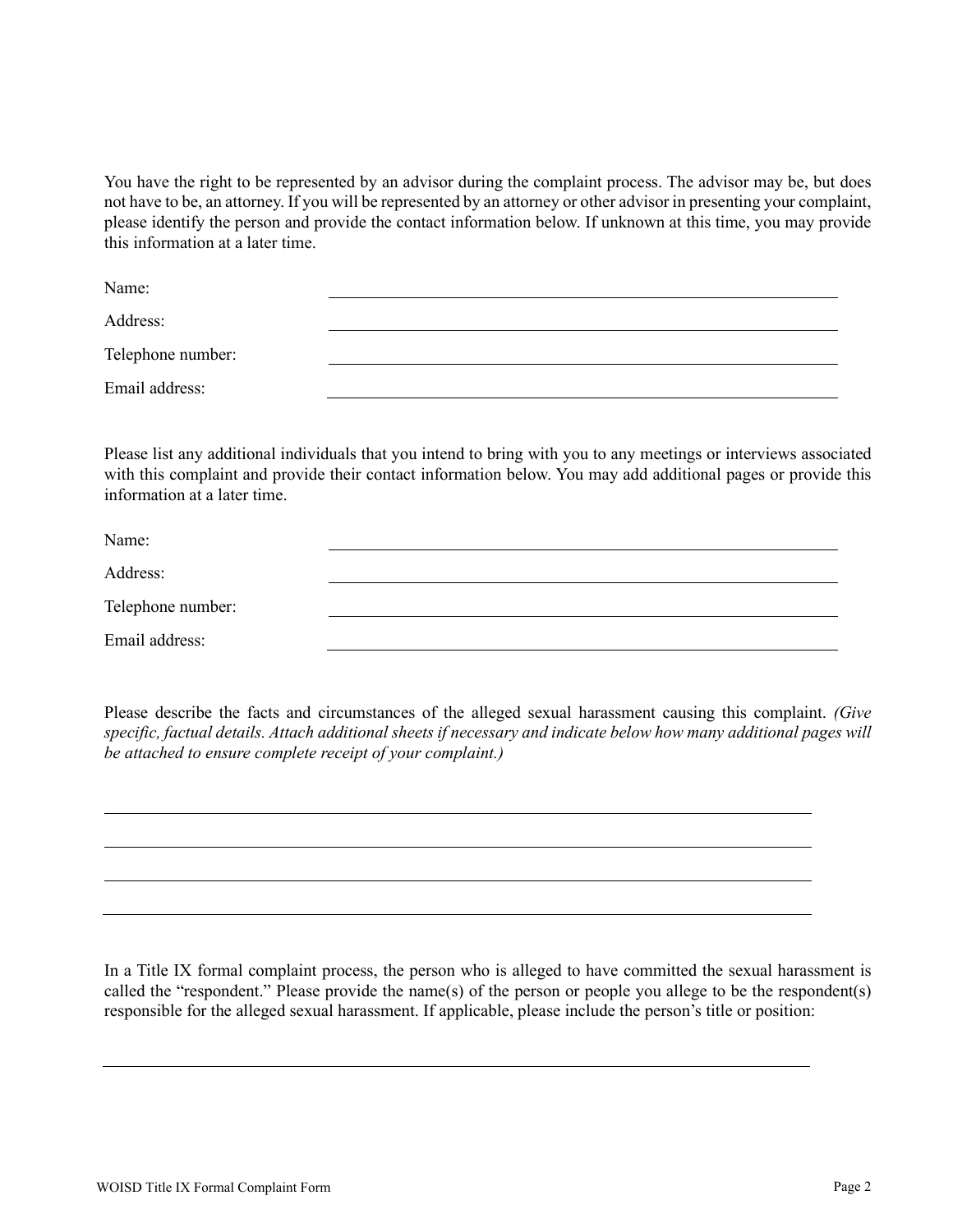When and where did the alleged sexual harassment occur? Please provide specific dates, times, and locations, if possible.

Please explain how the alleged sexual harassment has impacted you. This could include physical injuries as well as impacts on your ability to access or benefit from the District's education program or activities.

Please provide the names and contact information of anyone who may have witnessed the alleged conduct.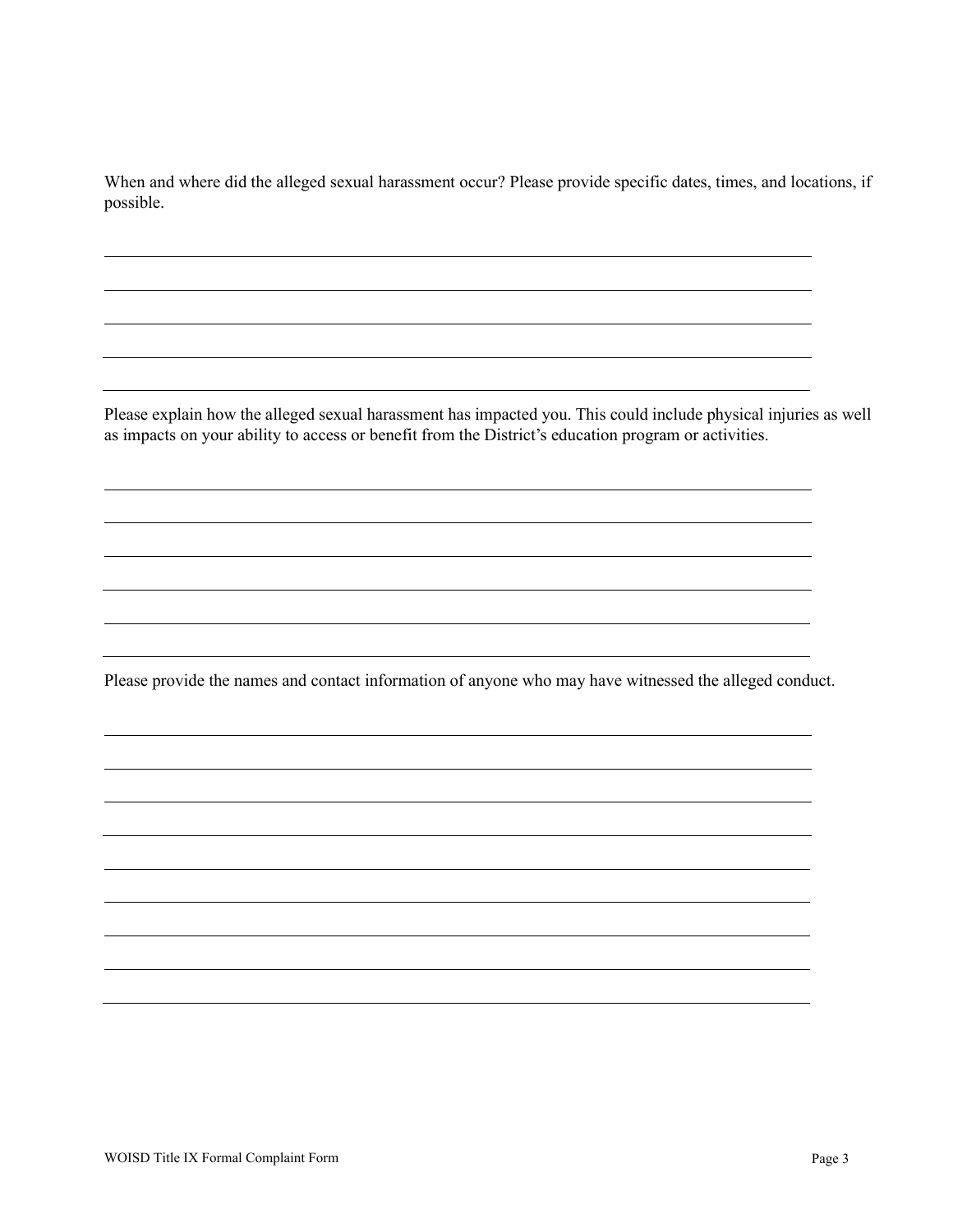If you have reported these allegations to another person, please state to whom you reported the alleged sexual harassment and provide their contact information (if known).

Title IX does not require complainants to attempt to resolve complaints of sexual harassment informally before filing a formal complaint. Nonetheless, if you have reported these allegations to a District employee, please state when, to whom, and what response you received.

Please list below any evidence that you believe is relevant to your allegations. This could include audio or visual media, physical objects, online materials, text messages, voicemail messages, screen captures, emails, or any other item you are attaching or intend to make available for the purpose of this complaint. If known, please also identify any information in the District's possession that you believe to be relevant to your allegations and would like the District to review (such as emails or security camera footage).

Please provide any other information that would be helpful for the District in reviewing your allegations.